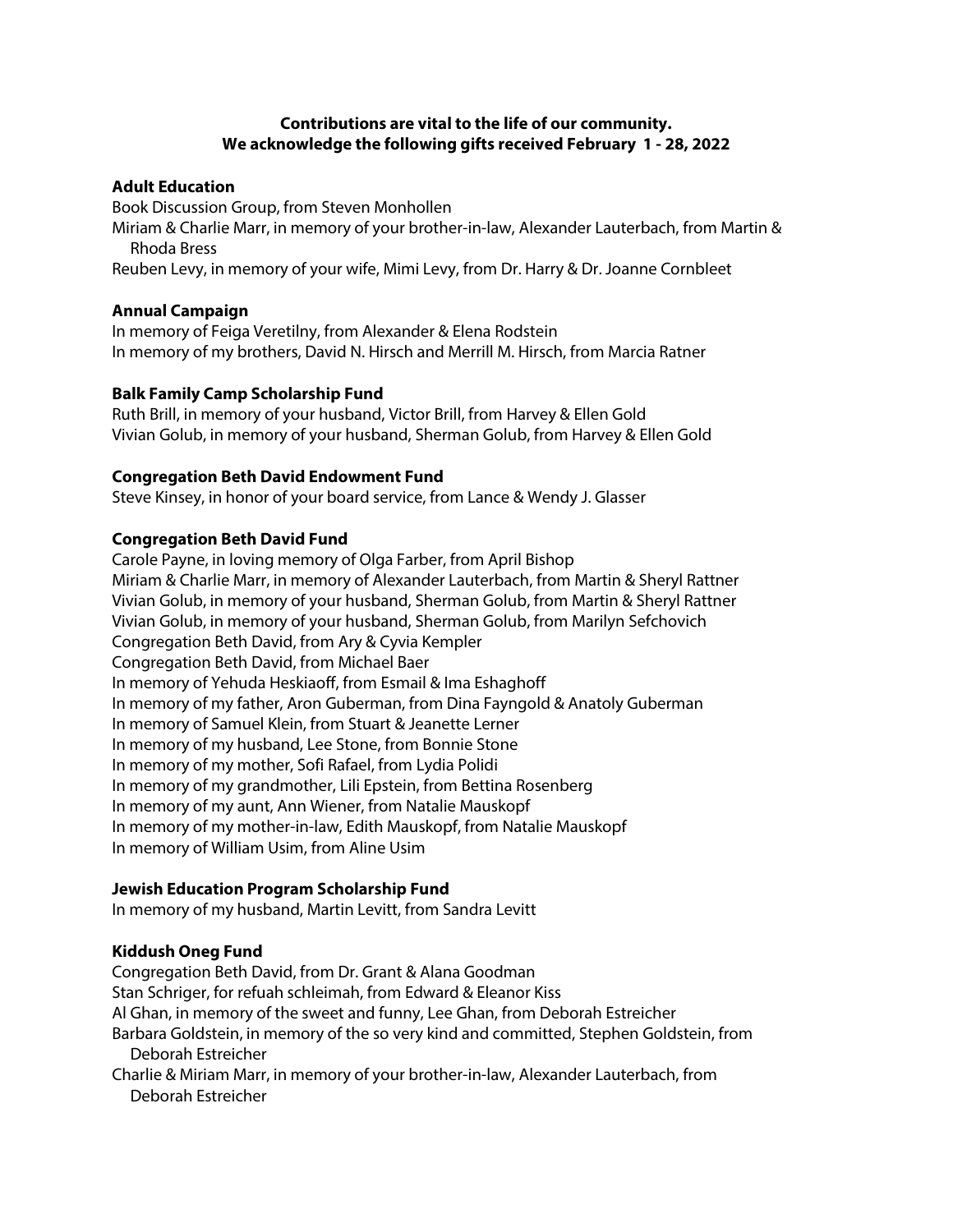Lena Rajna, in memory of the good and perpetually curious and well read, Jussi Rajna, from Deborah Estreicher Sharoan Jeung, in memory of your sister, Fern Shlomit Bar-On, from Deborah Estreicher Susan Gould, in memory of your uncle, Morris, from Deborah Estreicher In memory of my courageous and witty Mother, Thea Estreicher, from Deborah Estreicher Caryn & Ben Kovar, in memory of your mother, Dee Gold, from Lance & Wendy J. Glasser Charlie & Miriam Marr, in memory of your brother-in-law, Alexander Lauterbach, from Judy Holtzman Miriam Marr, in honor of your birthday, from Judy Holtzman Ann Tavan, in honor of your board service, from Lance & Wendy J. Glasser Jane Jacobson, in honor of your board service, from Lance & Wendy J. Glasser Madelyn Isaacs, in honor of your board service, from Lance & Wendy J. Glasser

## **Kolot**

In honor of Jake Orrin & Merit, from Rabbi Philip & Rabbi Shoshana Ohriner

## **Rabbi Alpert Discretionary Fund**

Donald Haber & Family, in memory of our dear cousin Roz, from Rita and Howie Blumstein Gary Haber, in memory of our dear cousin Roz, from Rita and Howie Blumstein Susan Kane & Family, in memory of our dear cousin Roz, from Rita and Howie Blumstein Elizabeth Batson, in honor of your board service, from Lance & Wendy J. Glasser Joe Berg & Stephanie Naillon, in memory of David Berg, from Bonnie Slavitt Maxie, in memory of your wife, Helen Baer, from Clifford & Susan Gutterman Rabbi Jaymee Alpert, thank you for your care and superb support during Sherman's funeral and shiva, from Vivian Golub Reuben Levy, in memory of your wife, Mimi Levy, from Lance & Wendy J. Glasser Marty Howard, Rabbi Alpert & Barbara Biran, thank you for your help in celebrating Marty's 80th Birthday, from Ronee & Ike Nassi Ruth Brill, in memory of your husband, Victor Brill, from Natalie Schriger Ruth Brill, in memory of Victor Brill, from Dr. Elie & Yael Alcheck Sharoan Jeung, in memory of your sister, Fern Shlomit Bar-On, from Natalie Schriger Vivian Golub, in memory of your husband, Sherman Golub, from Clifford & Susan Gutterman Vivian Golub, in memory of your husband, Sherman Golub, from Natalie Schriger Vivian Golub, in memory of your husband,Sherman Golub, from Dr. Elie & Yael Alcheck Vivian Golub, in memory of your husband, Sherm Golub, from Phillip & Marlene Bernstein In memory of my dear grandfather-in-law, Abraham Schriger and my beloved sister, Marcia Cohen, from Natalie Schriger In memory of my grandmother, Rachel Kantor, from Paula Klein

In memory of my grandfather, Israel Checkman, from Harvey Checkman In memory of my father, David Checkman, from Harvey Checkman In memory of my husband, William Samuel Mauskopf, from Natalie Mauskopf

#### **Rabbi Pressman Discretionary Fund**

Rabbi Daniel Pressman, thank you for your support during Sherman's funeral, from Vivian Golub

#### **Rabbi Roller Discretionary Fund**

In memory of Norman H. Cohen, from Glenda McConn